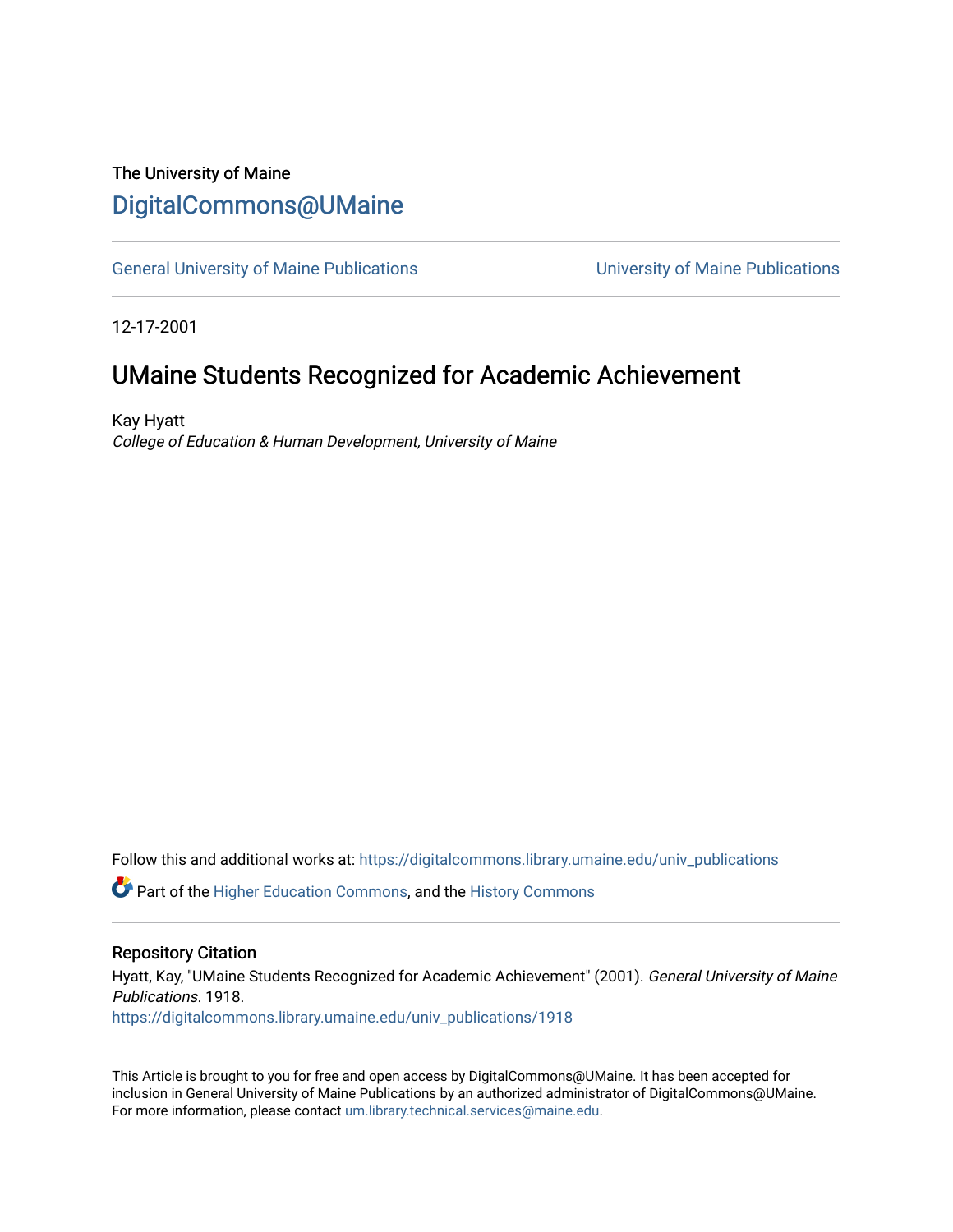# COLLEGE OF EDUCATION **& HUMAN DEVELOPMENT**

**Selected News Releases** 

## **UMaine Students Recognized for Academic Achievement**

ORONO, Maine - One hundred students in The University of Maine's College of Education and Human Development were recognized recently for outstanding academic achievement. The students, representing communities throughout Maine, seven other states and Canada, were honored at the Presidential Academic Achievement Award Ceremony, attended by faculty and family members.

College Dean Robert Cobb congratulated and presented each student with a Presidential Academic Achievement pin. The one-time award is presented to students who have earned a 3.50 or higher grade point average during the most recent semester and a 3.0 average over the past two semesters.

Students receiving the award at the fall 2001 ceremony were:

Alton - Kristy St. Louis Anson - Tracey Fegan Augusta - Anna Laroche, Julie Veillexu Baileyville - Jamie Call Bangor - Julie Thayer, Rachel Somes, Allison Lee, Dawn Miller, Toby Mills, Leigh Phillips, Michellle Bowden, Kelly Brookings, Tara Bryant, Lise Budden, Sara Guerette Beals - Tricia Carver Berwick - Lindsey Rendell, Dianne Schindler Blue Hill - Michelle Astbury Bradford - Tabitha Trafton Brewer - Sarah Russell Buxton - Molly Mingione Camden - Joanna Stone Cushing - Jason Poirier Dexter - Sean Cole Eliot - Paul Paradis Ellsworth - Helen Black, Jamie Rogers Etna - Lori Webber Exeter - Marci Palmer Falmouth - Katherine Thoreson Franklin - Robert Kumpa Freedom - Monica Holland, Marissa Jackson Gardiner - Christopher McLaughlin Glenburn - Terry Lunt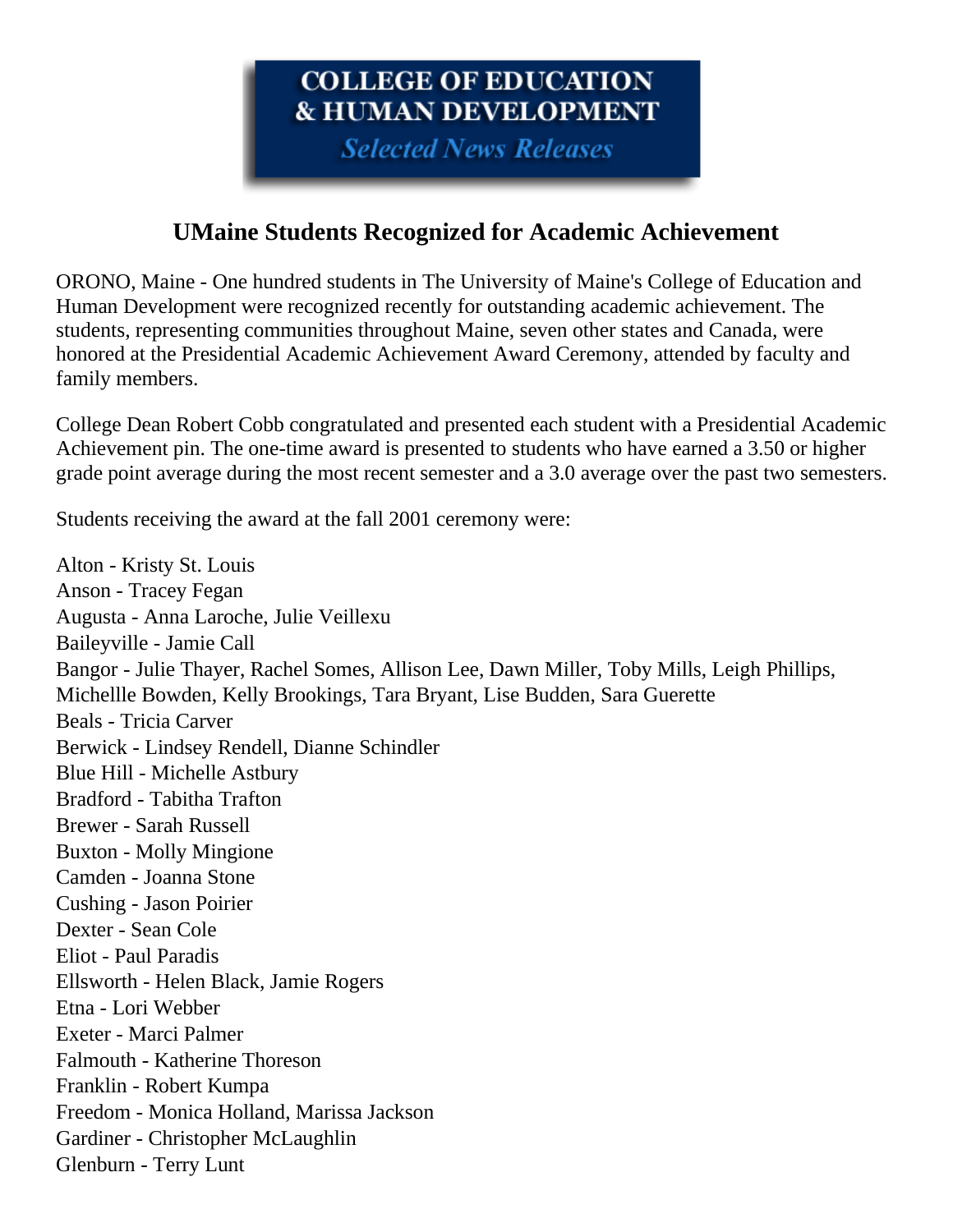Greenville - Anna Laroche Gorham - Terrilyn Lebel Hampden - Jeffrey Golder Hartland - Norman Finnemore Hodgdon - Jessica Suitter Hollis - Loren Bowley Houlton - Angela Merbach Jackman - Jennifer Conrad Kenduskeag - Melissa Wolverton Kingfield - Lindsay Schniepp Kittery Point - Kristen Gentile Limestone - Amanda Brooker Lincoln - Heidi McGinn Little Deer Isle - Stacie Robbins Lyman - Sarah Bullard Mechanic Falls - Sara Pelletier Milford - Sandra Wood Oakland - Jessica Bransford, Scott Proctor Old Orchard Beach - Heather Duquette Old Town - Kristine Daigle, Jennifer Godsoe, James Neville, Tiffany Thibodeau Orono - Heather Taylor, Tyler Cote, Erika Pelkey Orrington - Sharon Bartlett, Morgan King, Karen Snyder Orrs Island - Corey O'Brien Owls Head - Anna Watkinson Pemaquid - Sarah Kennedy Penobscot - Samantha Pickering Portland - Joselice Kamilewicz, Kerianne Leo Richmond - Marlena Stinson St. Albans - Tonya Draper, Susan Gould Sanford - Sadie Faulkner Scarborough - Stephanie Edwards Sorrento - Amy Mickel South Portland - Stacey Edwards Thomaston - Angela Upham Union - Amy Crowe Vinalhaven - Samantha Carter Warren - Jessica Heal Waterville - Chad Denis, Kris Reynolds Wells - Sarah Brock West Enfield - Aimee Babineau Winthrop - Brooks Folsom, Rachel Hanson